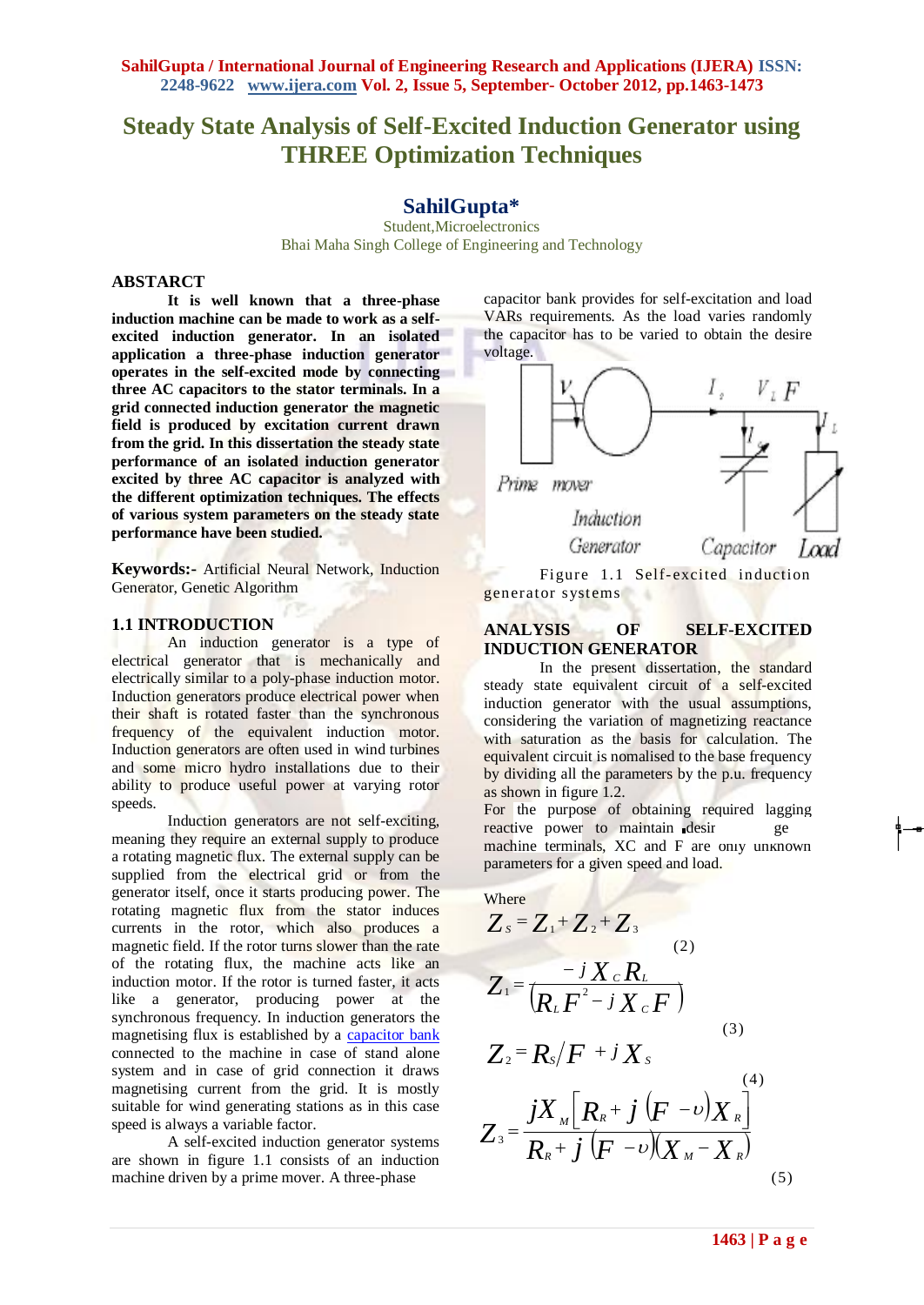Since under steady state operation of SEIG IS can not be equal to zero, therefore:

$$
Z_s=0
$$

This equation after separation into real and imaginary parts, can be rearranged into two nonlinear equations which are solved using different optimization techniques to obtain value of XC and F after substituting  $X_{S} = X_{R} = X_{L}$ .

(6)

$$
f(X_c, F) = A_1 F^3 + A_2 F^2 + (A_3 X_c + A_4) F + A_5 X_c = 0 \tag{7}
$$

$$
g(X_c, F) = (B_1 X_c + B_2) F^2 + (B_3 X_c + B_4) F + B_5 X_c = 0
$$
 (8)

Where the constants are defined as,

$$
A_{1} = -\left(2 X_{L} X_{M} R_{L} + X_{L}^{2} R_{L}\right)
$$
  
\n
$$
A_{2} = -A_{1} \times \nu
$$
  
\n
$$
A_{3} = (X_{M} + X_{L})(R_{L} + R_{S} + R_{R})
$$
  
\n
$$
A_{4} = R_{S} R_{L} R_{R}
$$
  
\n
$$
A_{5} = -(X_{M} + X_{L})(R_{L} + R_{S}) \times \nu
$$
  
\n
$$
B_{1} = 2 X_{L} X_{M} + X_{L}^{2}
$$
  
\n
$$
B_{2} = R_{L}(R_{S} + R_{R})(X_{L} + X_{M})
$$
  
\n
$$
B_{3} = -B_{1} \times \nu
$$
  
\n
$$
B_{4} = -R_{S} R_{L}(X_{M} + X_{L}) \times \nu
$$
  
\n
$$
B_{5} = -R_{R}(R_{L} + R_{S})
$$

Objective function

$$
Z = \left(f^2 + g^2\right)^2 \tag{9}
$$

The relation between XM and Vg/F are given by:

$$
X_{M} = \frac{\left(K_{1} - \frac{V_{s}}{F}\right)}{K_{2}}
$$
 (10)

Where K1 and K2 are depends on the design of the machine.

$$
V_s = V_r \left(\frac{Z_1 + Z_2}{Z_1}\right) \tag{11}
$$

Thus for a given value of RL and VT, the value of Vg can be determined. With the known values of Vg, F, XC,  $\mathcal{V}$ , RL and the generator's equivalent circuit parameters, the following relations can be used for the computation of the machine performance.

$$
I_s = \frac{V_s/F}{Z_1 + Z_2}
$$
\n
$$
I_R = \frac{(-V_s/F)}{R_s/(F - \nu) + jX_s}
$$
\n(12)

$$
I_{L} = \frac{-jX_{C}I_{S}}{R_{L}F - jX_{C}}
$$
\n(14)

$$
V_r = I_L R_L \tag{15}
$$

$$
VAR = V_r^2 \left( F / X_c \right)
$$
 (16)

$$
P_{\scriptscriptstyle in} = -\frac{|I_{\scriptscriptstyle R}|^2 R_{\scriptscriptstyle R} F}{(F - v)}
$$
  

$$
P_{\scriptscriptstyle out} = |I_{\scriptscriptstyle L}|^2 R_{\scriptscriptstyle L}
$$
 (17)

 $(18)$ 

To obtain the performance of self-excited induction generator for the given value of capacitance and speed, the unknown parameters are the XM and F. The two non-linear equations after substitution  $XS = XR = XL$  is given by:

$$
f(X_M, F) = (C_1 X_M + C_2) F^3 + (C_3 X_M + C_4) F^2 + (C_5 X_M + C_6) F + (C_7 X_M + C_8) = 0
$$
\n(19)

 $g(X_{M}, F) = (D_{1}X_{M} + D_{2})F^{2} + (D_{3}D_{M} + D_{4})F + D_{5} = 0$ (20) Where  $C_1 = -2 X_L R_L$ 

$$
C_2 = -X_L^2 R_L
$$
  
\n
$$
C_3 = -C_1 \times v
$$
  
\n
$$
C_4 = -C_2 \times v
$$
  
\n
$$
C_5 = X_C (R_L + R_S + R_R)
$$
  
\n
$$
C_6 = X_C X_L (R_S + R_L + R_R) + R_S R_L R_R
$$
  
\n
$$
C_7 = -X_C (R_S + R_L) \times v
$$
  
\n
$$
C_8 = -X_L X_C (R_S + R_L) \times v
$$
  
\n
$$
D_1 = 2 X_L X_C + R_L (R_S + R_R)
$$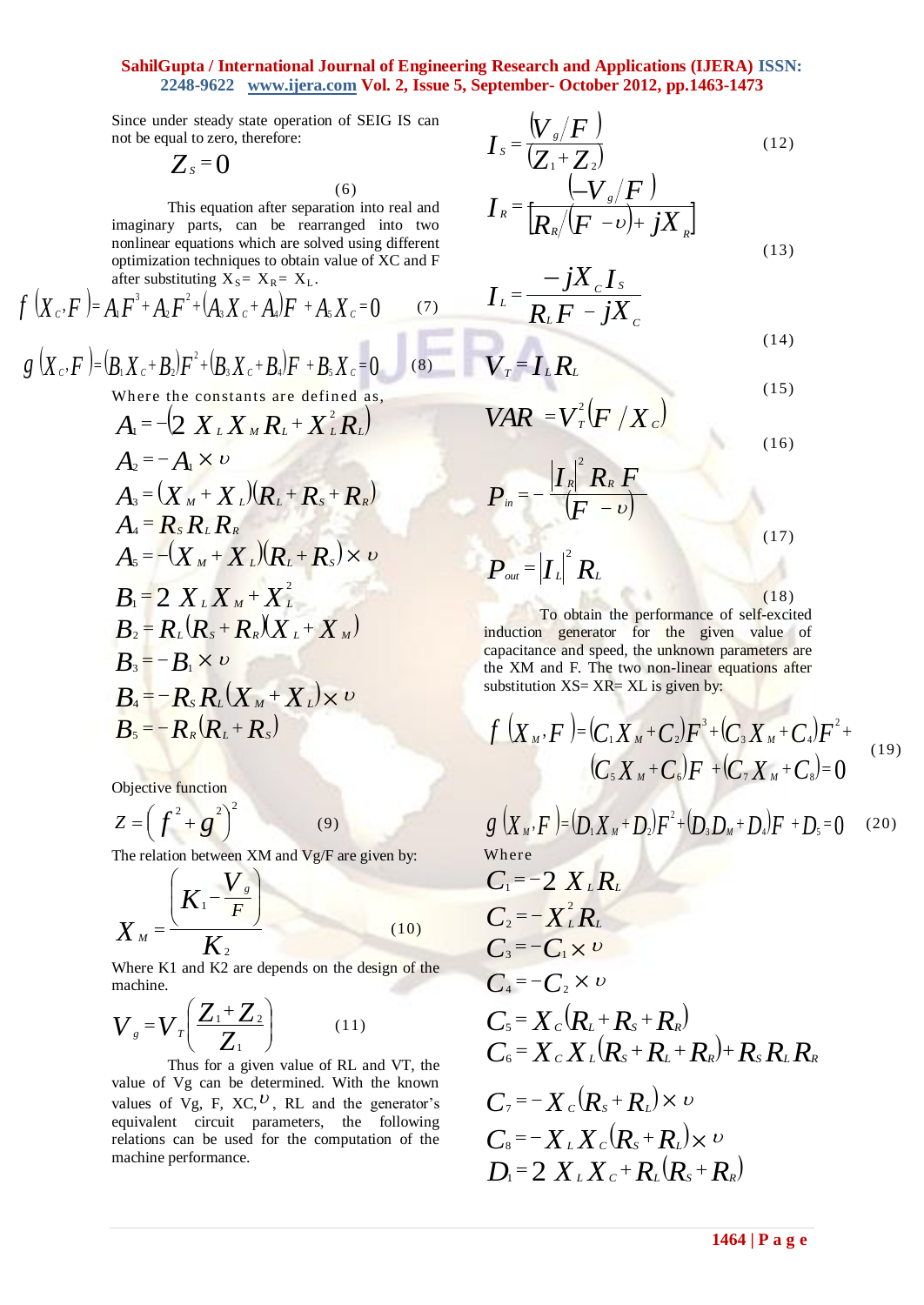$$
D_2 = R_L X_L (R_s + R_s) + X_L^2 X_C
$$
  
\n
$$
D_3 = -(R_s R_L + 2 X_c X_L) \times \nu
$$
  
\n
$$
D_4 = -(X_L R_s R_L + X_c X_L^2) \times \nu
$$
  
\n
$$
D_5 = -X_c R_s (R_L + R_s)
$$

Objective function

$$
Z = \left(f^2 + g^2\right)^2
$$

 $(21)$ 

By Finding these unknown parameters using different optimization techniques and after that performance of SEIG has been evaluated.

#### 3.0 **DIFFERENTOPTIMIZATION TECHNIQUES FOR STEADY STATE ANALYSIS OF SEIG GENETIC ALGORITHM**

The genetic algorithm is a method for solving optimization problems that is based on natural selection, the process that drives biological evolution. The genetic algorithm repeatedly modifies a population of individual solutions. At each step, the genetic algorithm selects individuals at random from the current population to be parents and uses them produce the children for the next generation. Over successive generations, the population evolves toward an optimal solution. The GA has several advantages over other optimization methods. It is robust, able to find global minimum and does not require accurate initial estimates.

The genetic algorithm uses three main types of rules at each step to create the next generation from the current population:

Selection rules select the individuals, called parents that contribute to the population at the next generation.

Crossover rules combine two parents to form children for the next generation.

Mutation rules apply random changes to individual parents to form children.

#### **3.2 PATTERN SEARCH**

**146**  $P_k = R_k \times (R_k + R_k) + \chi^2(\chi^2)$  the process of write the degree of periodic of the energy of the state of the degree of the degree of the state of the state of the state of the state of the state of the state of the stat Pattern search is a subclass of direct search algorithms, which involve the direct comparison of objective function values and do not require the use of explicit or approximate derivatives. Direct search is a method for solving optimization problems that does not require any information about the gradient of the objective function. As opposed to more traditional optimization methods that use information about the gradient or higher derivative to search for an optimal point, a direct search algorithm searches a set of points around the current point, looking for one where the value of the objective function is lower than the value at the current point. Direct search can be used to solve

problems for which the objective function is not differential, or even continuous.

Pattern search over continuous variables is defined via a finite set of directions used at each search iteration. The direction set and a step length parameter define a conceptual mesh centered about the current iterate. Trial points are selected from the mesh, evaluated, and compared to the current iteration in order to select the next iterate. If an improvement is found among the trial points, the iteration is declared successful and the mesh is retained; otherwise, the mesh is refined and a new set of trial points is constructed. The key to generating the mesh is the definition of the direction set. This set must be sufficiently rich to ensure that at least one of the directions is one of descent.

#### **3.3 QUASI-NEWTON**

Quasi-Newton methods, which are currently the most robust and effective algorithms for unconstrained optimization, are based on the following set of ideas.

If Bk (definite matrix) is positive definite, the direction –Bk-1  $\nabla f$  (xk) is always a descent direction at xk, and we can perhaps get global convergence (i.e. convergence starting anywhere) by searching in those directions.

As long as Bk approximates the second derivative matrix at least asymptotically, the method is likely to work well locally (i.e. fast convergence).

For a quadratic function, a set of conjugate directions, when searched sequentially, gives the optimum solution in at most n iterations.

In terms of numerical computations for the inverse of a matrix, the following formula is used for a low rank update to a matrix

 $[A + uvT]-1 = A-1+(1/1+k) A-1 uvT A-1,$ where  $k = vTA-1u$  Note that if A-1 is known, this is much faster than computing  $[A + uvT]-1$  directly. This is a rank one update (uvT is a rank one matrix) of the original matrix A. In particular,  $A + uuT$  is a symmetric rank one update.

If Bk is updated by a small rank correction to get  $Bk+1$  then  $Bk+1-1$  can be computed easily by the above argument.

Quasi-Newton methods put all these ideas together to construct approximations Bk to the Hessian matrix at each stage. Note that some updates work on Bk and update Bk and then find its inverse, whereas some work directly on the inverse of the second derivative approximation (Hk).

3.31 General Quasi-Newton Algorithm for Minimizing a Function f

Start with  $x0$  and  $H0 = I$  (approximation to the inverse of the Hessian) At step k,  $dk = -Hk \nabla f(xk)$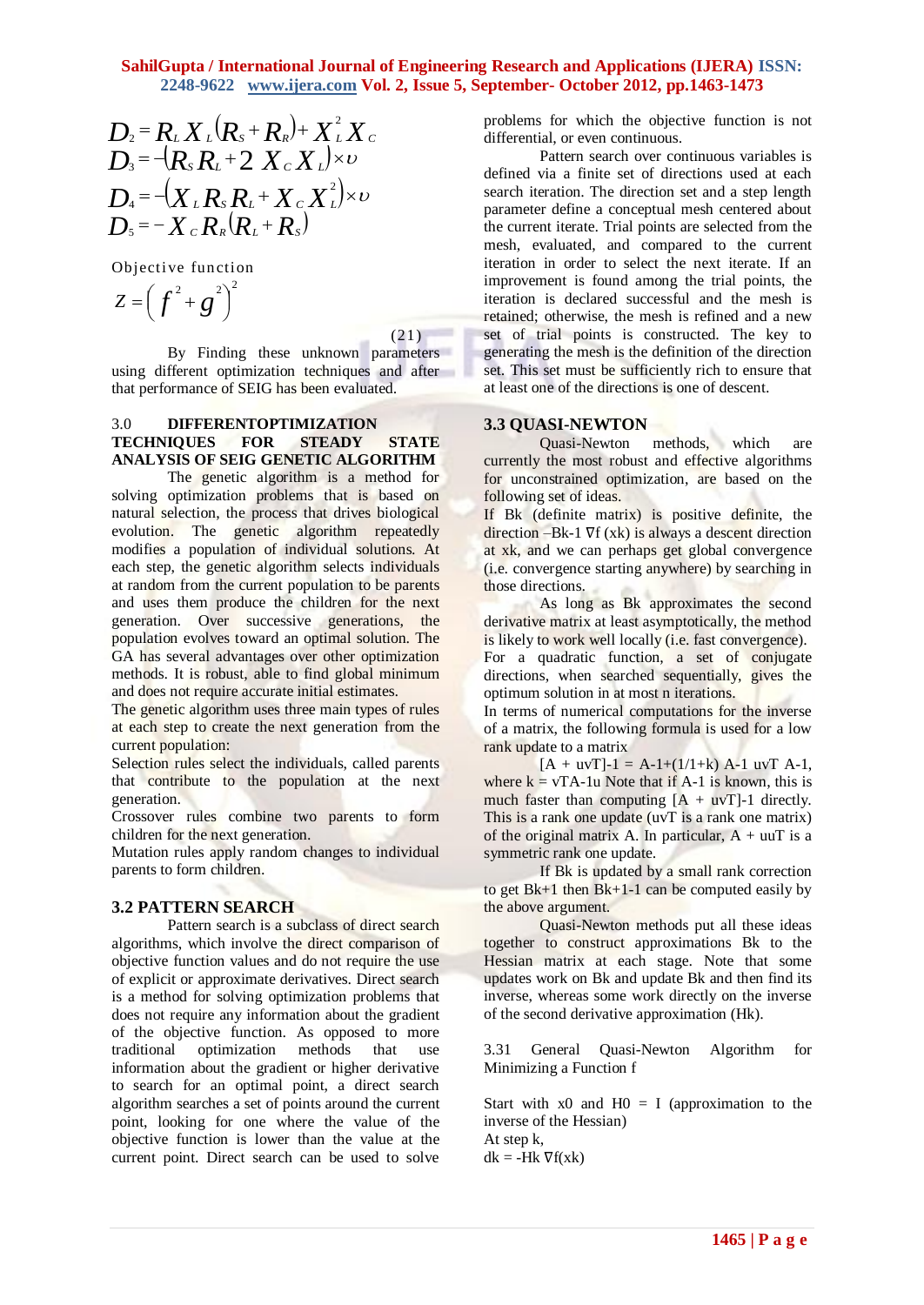Find  $\alpha$ k so as to (exactly or approximately) minimize  $f(xk + \alpha k)$  $xk+1 = xk + \alpha k$  dk Update Hk+1 Continue until a termination condition is satisfied.

EFFECTS OF VARIOUS SYSTEM PARAMETERS BY PATTERN SEARCH The performance characteristics of capacitor excited, 3.7 KW, cage generator (detailed data given in Appendix A) has been verified [4], [7] using

4.1Effects of Terminal Voltage on VAR Requirements The computed results for the given machine are presented in figures 4.1 - 4.8. From these results, the

Figure 4.1 shows the variations of frequency, efficiency and stator current with output power at constant terminal voltage and rated speed.

following salient features are observed.



Figure 4.1

pattern search.

At constant terminal voltage the frequency variation is negligible. The efficiency is good throughout the power range and the stator current increases with output power.

Figure 4.2 shows the variations of reactive power in terms of reactive VAR and capacitance in terms of susceptance with output power for various constant terminal voltages and rated speed.

Variation of Reactive VAR and Susceptance for different Terminal Voltages at rated Speed



Figure 4.2

For constant terminal voltage, the susceptance and VARs increases with output power. With increase or decrease in the terminal voltage, the VARs requirements increase or decrease accordingly.

Figure 4.3 shows the variations of stator and rotor currents with output power for various constant terminal voltages and rated speed.

The magnitude of the rotor current is always less than the stator current. This is because the rotor current is approximately in quadrature with the magnetizing current in both the motoring and generating modes.

Variation of Stator and Rotor Current with Output Power





Figure 4.4 shows the variations of Cmin and frequency with load resistance at constant terminal voltage and rated speed.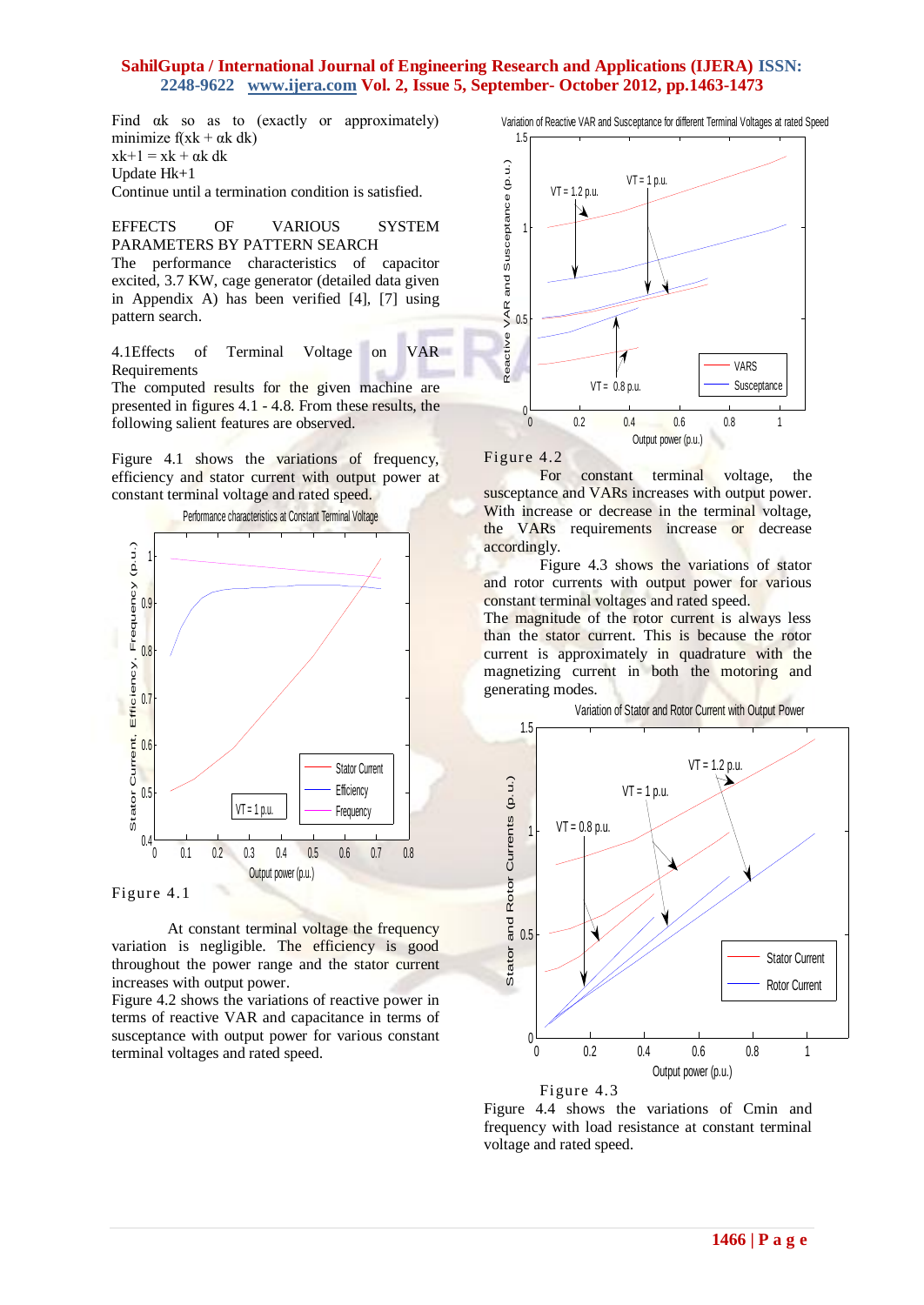

As shown in figure the exciting capacitance decreases as load resistance increases, whereas the frequency increases.

Figure 4.5 and 4.6 shows the variations of VARs with output power for different values of stator and rotor resistance at constant terminal voltage and rated speed.



Figure 4.6

It is seen from figures that a marginal reduction in VAR requirement when stator and rotor resistance are decrease.

Figure 4.7 shows the variation of VAR with output power for different value of leakage reactance at constant terminal voltage and rated sp



Figure 4.7

From figure the effect of leakage reactance on VAR requirement at lower and higher loads are reverse, the crossover taking place around the full load.

Figure 4.8 shows the variations of VAR with output power for different values of K1 at constant voltage and rated speed.

As shown in figure a small reduction in K1 there is significant increase in VAR requirements.



Figure 4.8

4.1.1Effects of Capacitance on Terminal Voltage The computed results for the given machine are presented in figures 4.9 - 4.16. From these results, the following salient features are observed.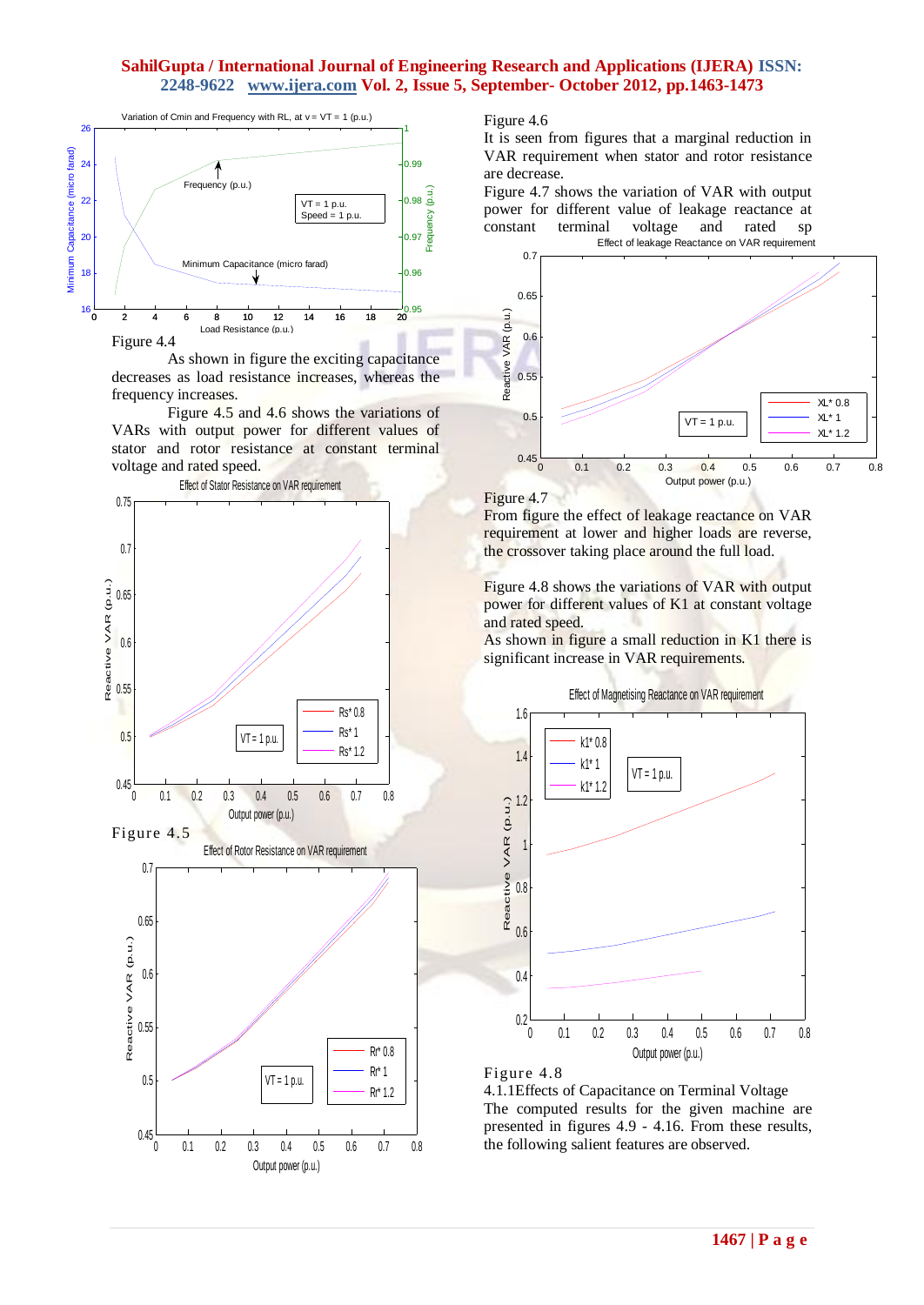Figure 4.9 shows the variation of terminal voltage, frequency and efficiency with output power at fixed capacitance and constant speed.



Figure 4.9

It can be noted that the terminal voltage and frequency decreases with output power, and generator efficiency improves with load.

Figure 4.10 shows the variation of terminal voltage and frequency with output power for different values of capacitance and constant speed.

It can be seen that the terminal voltage are almost parallel, indicating the proportional increase of VT with capacitance. The frequency drop with output power was not very much affected by the capacitance.



#### Figure 4.10

Figure 4.11 and 4.12 shows the variations of terminal voltage with output power for different values of stator and rotor resistance at fixed capacitance and constant speed.



From figure it can be shown that at increased value of stator and rotor resistance causes more drooping the characteristics and decrease the maximum output power.

Figure 4.13 shows the variation of terminal voltage with output power for different values of leakage reactance at fixed capacitance and constant speed.

#### Figure 4.13

From figure it can be seen that for a given value of capacitance and speed there is one value of output power for which VT is independent of leakage reactance. While lower value of leaka

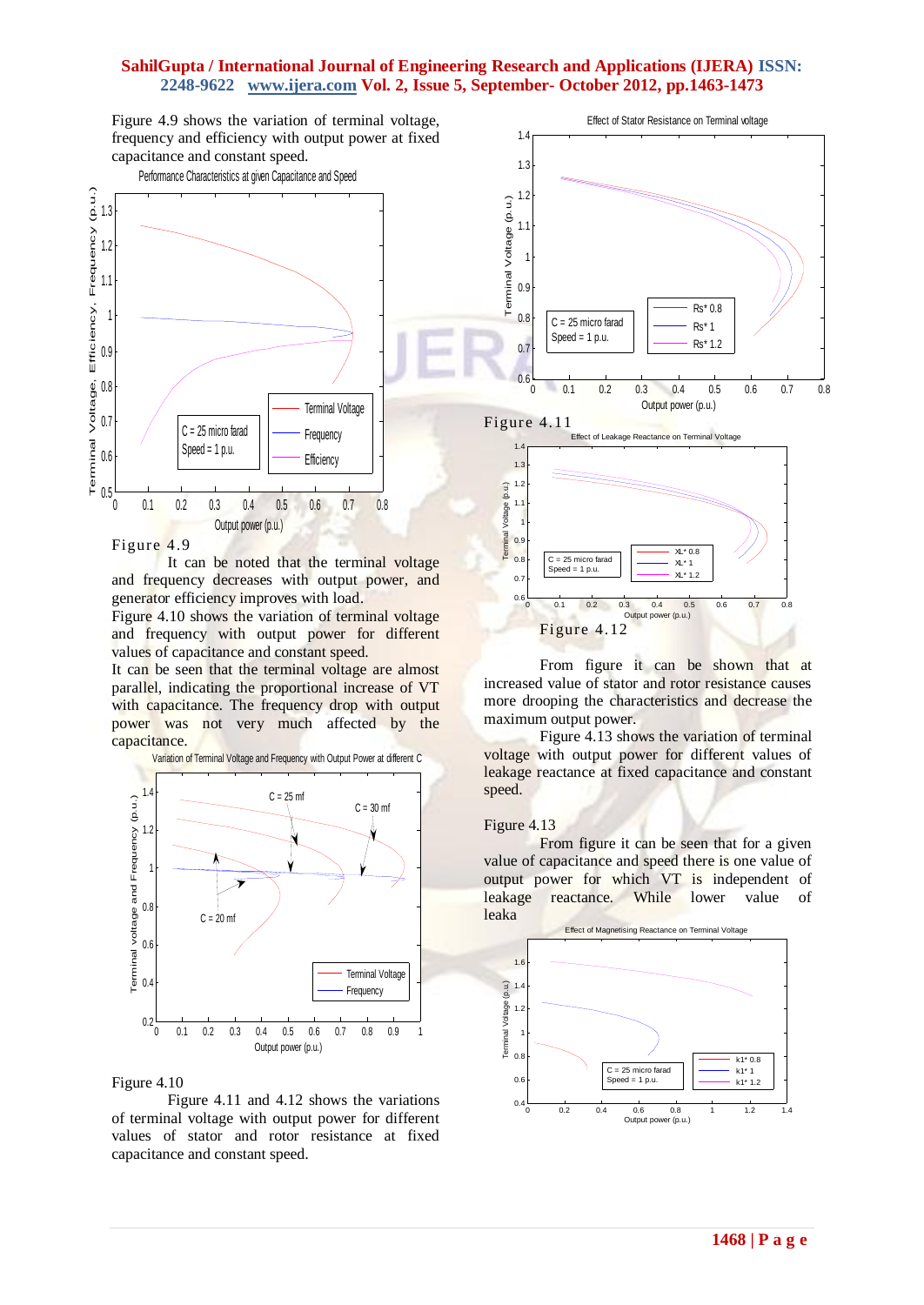

Figure 4.14 shows the variation of terminal voltage with output power for different values of K1 at fixed value of capacitance and constant speed. Figure 4.14

From figure it can be seen that at increase value of K<sub>1</sub> causes increased terminal voltage and maximum output







Figure 4.15

Figure 4.16

From figure it can be seen that the terminal voltage and frequency for the same output power increases with speed. It is shown that both VT and frequency are almost the same at all speed.

Effects of Various System Parameters by Genetic Algorithm

The performance characteristics of capacitor excited, 3.7 KW, cage generator (detailed data given in Appendix A) has been verified [4], [7] using genetic algorithm.

Effects of Terminal Voltage on VAR Requirements The computed results for the given machine are presented in figures 4.17 - 4.24.

Figure 4.17 shows the variations of frequency, efficiency and stator current with output power at constant terminal voltage and rated speed.



Figure 4.17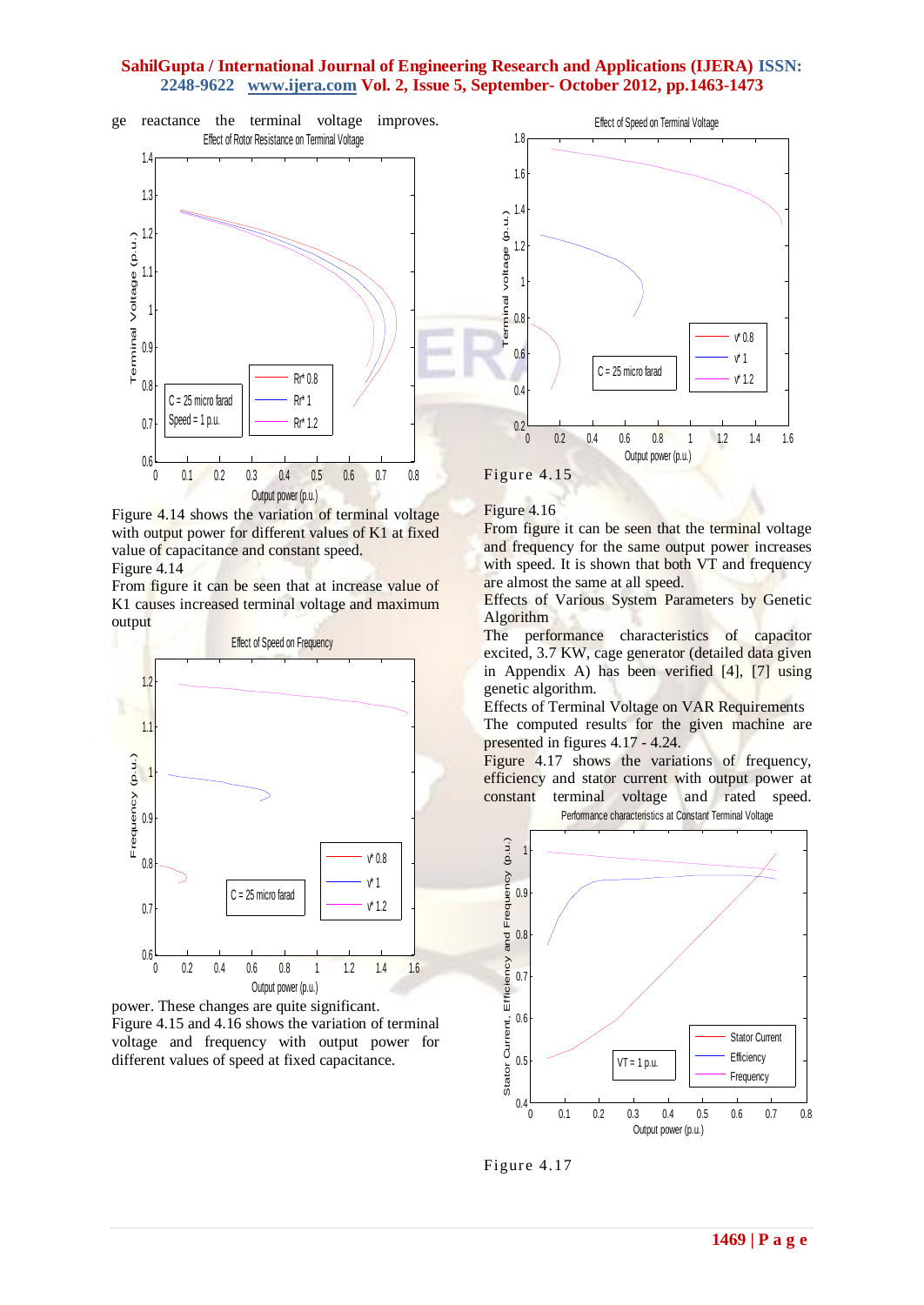Figure 4.19 shows the variations of stator and rotor currents with output power for various constant terminal voltages and rated speed.



Figure 4.19

Figure 4.20 shows the variations of Cmin and frequency with load resistance at constant terminal voltage and rated speed.



Figure 4.20

Figure 4.21 and 4.22 shows the variations of VARs with output power for different values of stator and rotor resistance at constant voltage and rated speed.



 XL\* 0.8  $X^*$  1 XL\* 1.2

0 0.1 0.2 0.3 0.4 0.5 0.6 0.7 0.8

Output power (p.u.)

 $VT = 1 p.u.$ 

Figure 4.23

 $0.45\frac{C}{0}$ 

0.5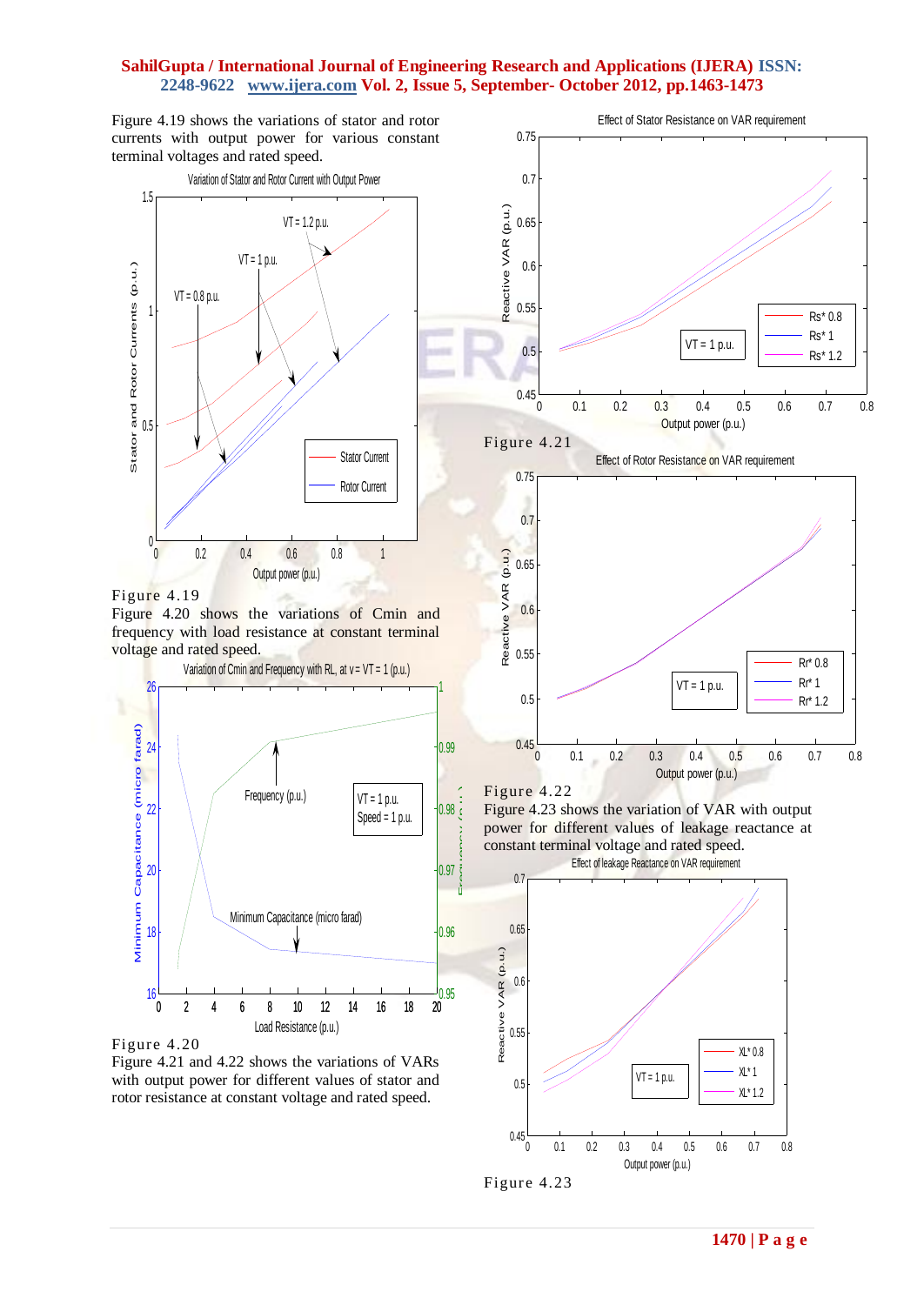Figure 4.24 shows the variations of VAR with output power for different values of K1 at constant terminal voltage and rated speed.



Figure 4.24

**Observations** 

There are close relation between the two results. The genetic algorithm optimization technique gives almost same results which we getting from the pattern search optimization technique.

#### **4.2.2 Effects of Capacitance on Terminal Voltage**

The computed results for the given machine are presented in figures 4.25 - 4.32.

In this case also the values which are obtained from genetic algorithm optimization technique are much closed with the values of the pattern search optimization technique the figures are shown below. Figure 4.25 shows the variation of terminal voltage, frequency and efficiency with output power at fixed capacitance and constant speed.



Figure 4.25

Figure 4.26 shows the variation of terminal voltage and frequency with output power for different values of capacitance and constant speed.

Variation of Terminal Voltage and Frequency with Output Power at different C



Figure 4.26

Figure 4.27 and 4.28 shows the variations of terminal voltage with output power for different values of stator and rotor resistance at fixed capacitance and constant speed.



Figure 4.27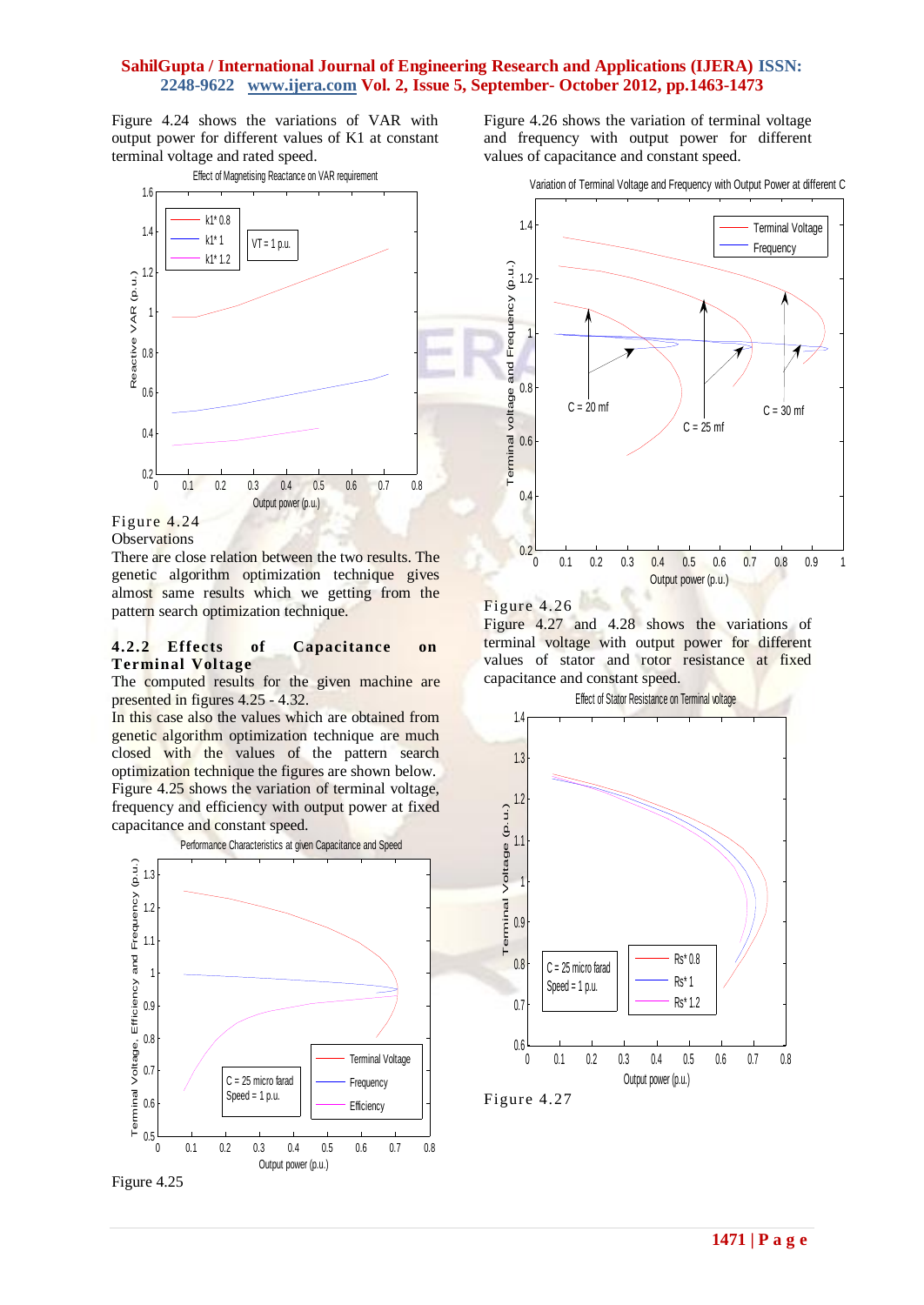

Figure 4.28

Figure 4.29 shows the variation of terminal voltage with output power for different values of leakage reactance at fixed capacitance and constant speed.



Figure 4.29

Figure 4.30 shows the variation of terminal voltage with output power for different values of K1 at fixed value of capacitance and constant speed.



Figure 4.30

#### **REFERENCES**

- [1] S.S. Murthy, O.P. Malik & A.K. Tandon, "Analysis of self-excited induction generators", Proc. IEE, Vol. 129, Pt. C., No. 6, pp 260-265, Nov. 1982.
- [2] S.S Murthy, B.P. Singh, C. Nagamani & K.V.V. Satyanarayana, "Studies on the use of conventional induction motor as selfexcited induction generators", IEEE Trans. EC, Vol. 3, No. 4, pp 842-848, Dec. 1988.
- [3] A.K. Al Jabri & A.L. Alolah, "Capacitance requirement for isolated self-excited induction generator", IEEE proceedings, Vol. 137, Pt. B, No. 3, pp 154-159, May 1990.
- [4] S.P. Singh, Bhim Singh & M.P. Jain, "Performance characteristics and optimum utilization of a cage machine as capacitor excited induction generator", IEEE Trans. EC, Vol. 5, No. 4, pp 679-684, Dec. 1990.
- [5] Bhim Singh, S.P. Singh & M.P. Jain, "Design optimization of a capacitor selfexcited cage induction generator", Electric power system research, 22, pp 71-76, 1991.
- [6] A.Wright, Genetic algorithms for real parameters optimization, in J.E. Rawlines (Ed.), Foundations of genetic algorithms (San Mateo, CA: Morgan Kaufmann, 1991).
- [7] L. Shridhar, Bhim Singh & C.S. Jha, "A step towards improvements in the characteristics of self excited induction